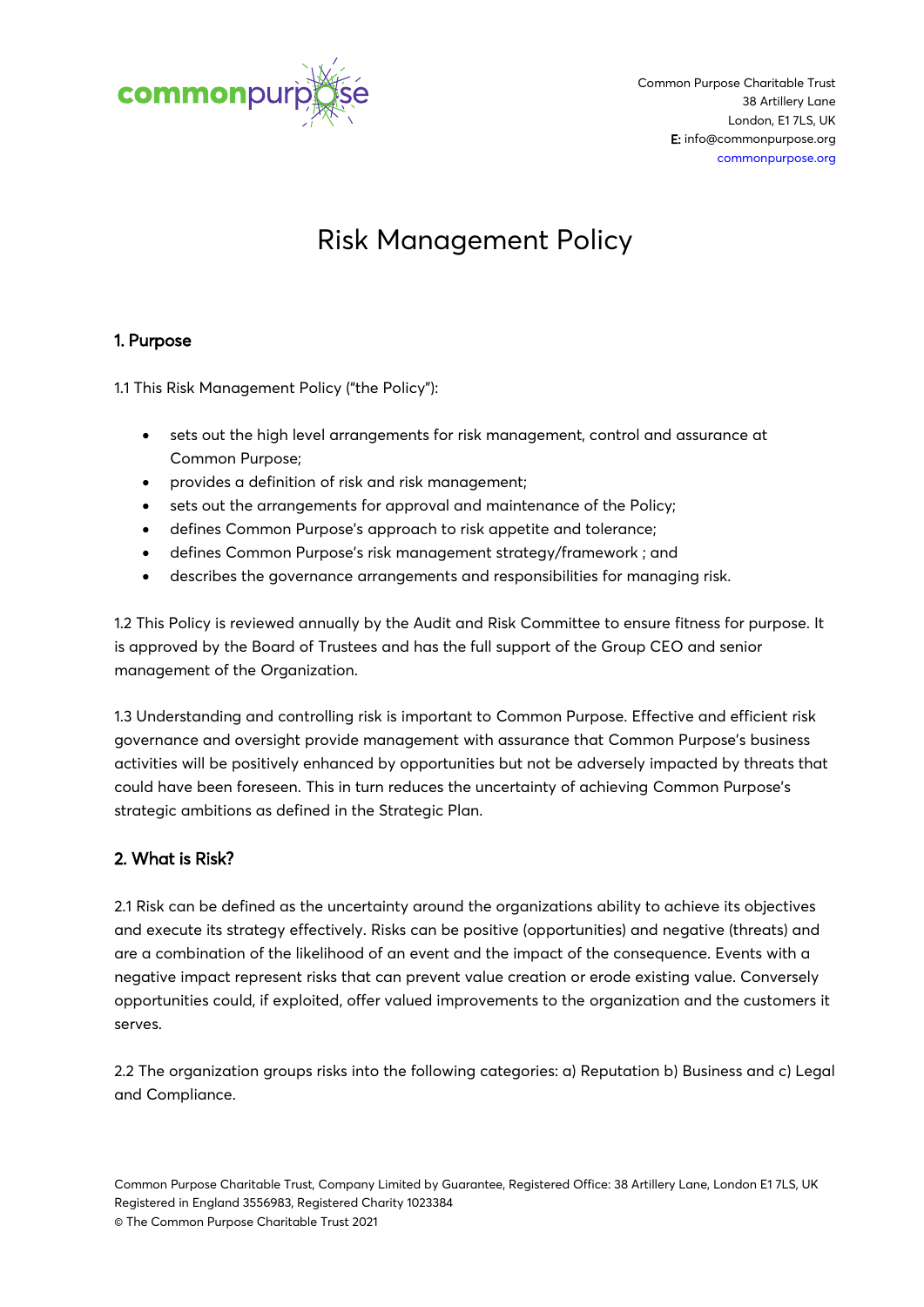

2.3 Although any given risk can impact more than one of the above categories, the categorization is helpful in the process of identifying the risks that the organization faces and for distinguishing the risk appetite across the different categories of risk.

# 3. Risk Management

3.1 Risk management can be defined as the systematic application of principles and approach, and a process by which the Organization identifies and assesses the risks attached to its activities and then plans and implements risk responses. A key component of realizing the practice of risk management is enabling a risk culture; section 6 provides more detail on this.

3.2 Effective risk management underpins the Organization's long-term success. As such, it is essential that risk management is incorporated into all key Organization processes, including but not limited to strategy, unit business planning, operations, and programme and project management. It applies in both business and learning environments. Common Purpose accepts that Risk cannot be totally eliminated. The purpose of the policy is to support the development of a consistent approach to managing risk.

## 4. Risk Appetite Statement

4.1 Risk appetite is the amount and type of risk that the Organization is willing to take in order to achieve its strategic objectives.

4.2 The risk appetite statement is in relation to the risk categorizes set out in paragraph 2 4.3 The annual review of the Policy will include the opportunity for The Board of Directors to review its risk appetite statement in light of the context in which the Organization is operating.

# 5. Approach to Controls Maturity

5.1 Controls Maturity is a framework for appraising risk management competency. The Organization is currently assessed against the five definitions below across what is a continuum.

- Unreliable Adequate control activities are not designed or are not fully in place
- Informal Control activities are designed and in place but are not adequately documented
- Standardized Control activities are designed, in place, consistently applied and are adequately documented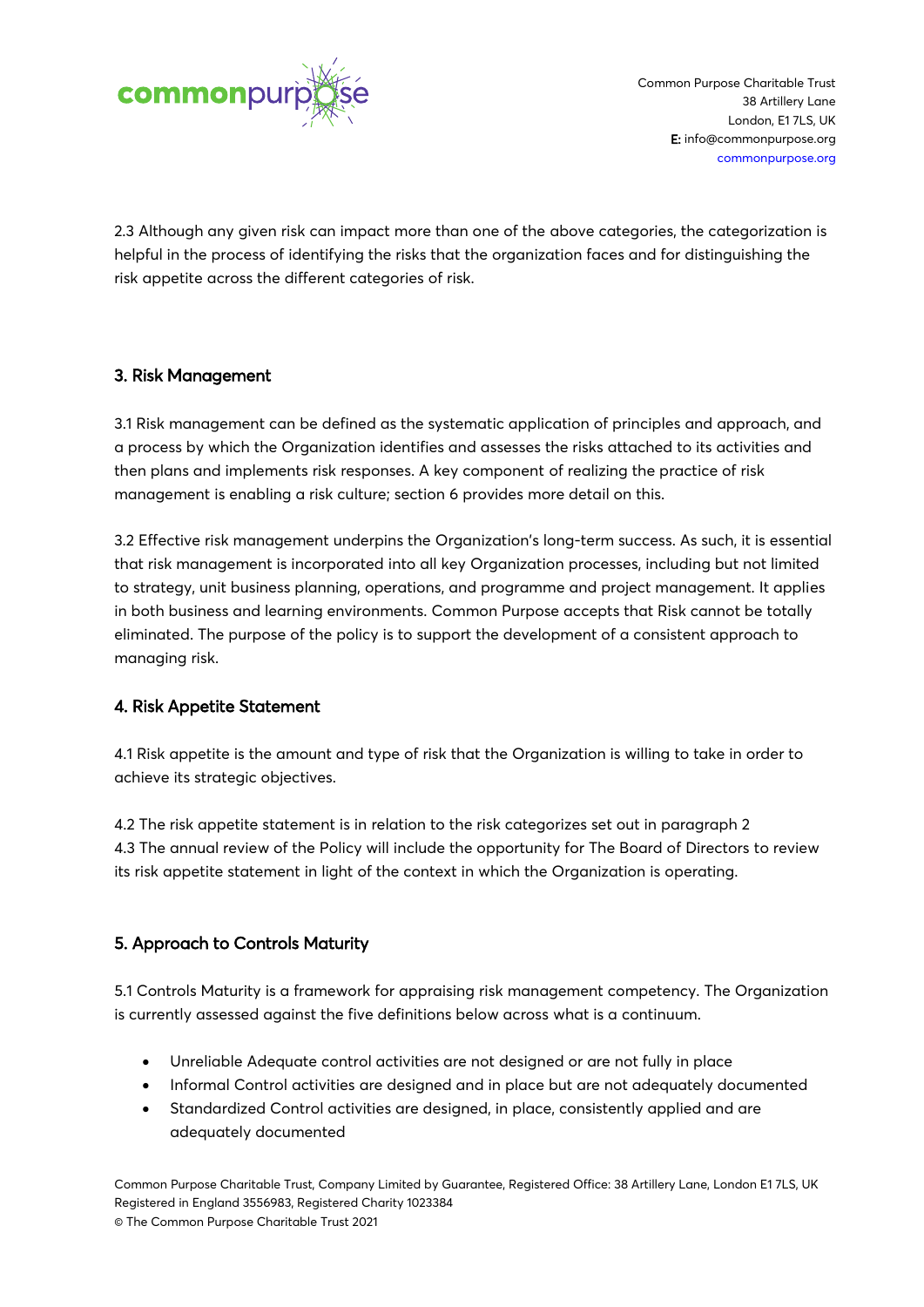

- Monitored Standardized controls with periodic testing for effective design and operation with reporting to management
- Optimized Integrated controls with real-time monitoring by management and continuous improvement

5.2 It is not always appropriate to aspire to 'optimized' controls. However, it is expected that controls should at least be 'standardized', except in the year in which new business processes are being introduced. There is an expectation for management to move control maturity higher within the "standardized" category and into the "monitored" category over time as part of a process of continuous improvement. However, control maturity expectations also depend on the likelihood and impact of risks materializing, and on the Organization's risk appetite and risk tolerance levels. In an area assessed as having a lower risk tolerance level, the focus on control maturity will be higher in order to mitigate the inherent risk.

# 6. Risk Management Culture

6.1 The Organization strives to embed a culture where risk management is a key component in all its decision-making. This will enable individuals and teams to take the right risks with an informed manner.

6.2 The Organization's risk culture builds upon its values of serious, passionate and real.

6.3 The following key characteristics have been adapted from the Institute of Risk Management which recommends these components of a successful key culture:

- a) A distinct and consistent tone from The Board of Directors and Senior Management Team in respect of risk taking and avoidance;
- b) A commitment to the Organization's core values of serious, passionate and real;
- c) A common acceptance through the Organization of the importance of continuous risk management, including clear accountability for and ownership of specific risk and risk areas;
- d) Transparent and timely risk information flowing up, down and across the Organization;
- e) A commitment to ethical principles, reflected in a concern with the ethical profile of individuals and the application of ethics as well as the consideration of wider stakeholder positions in decision making;
- f) Actively seeking to learn from mistakes and near misses;
- g) Appropriate risk taking behaviours encouraged and inappropriate behaviours challenged and sanctioned;
- h) Risk management skills and knowledge valued, encouraged and developed;
- i) Sufficient diversity of perspectives, values and beliefs to ensure that the status quo is consistently and rigorously challenged; and

Common Purpose Charitable Trust, Company Limited by Guarantee, Registered Office: 38 Artillery Lane, London E1 7LS, UK Registered in England 3556983, Registered Charity 1023384

© The Common Purpose Charitable Trust 2021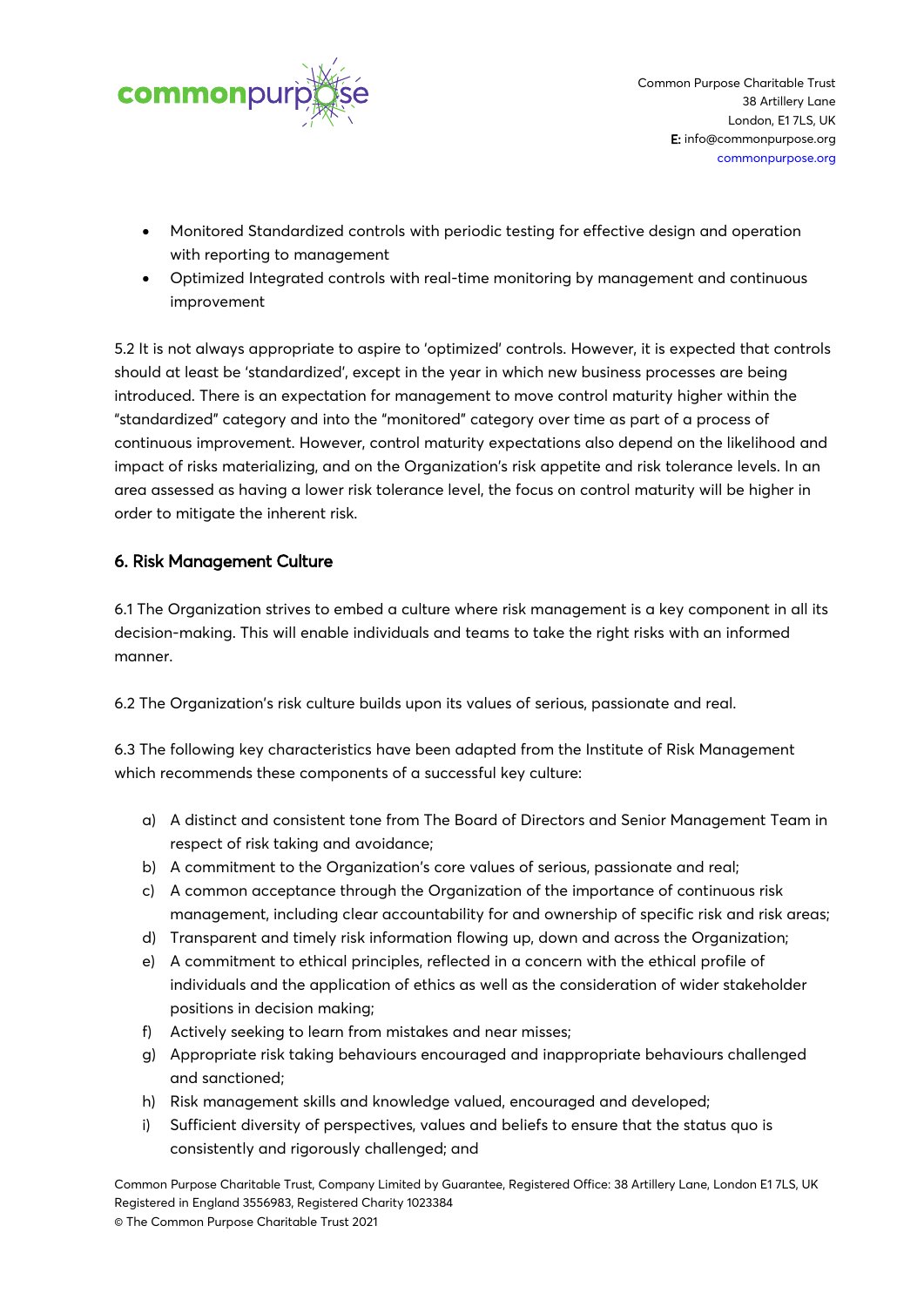

J) Alignment of management culture with employee engagement and people strategy to ensure staff are supported and strongly focused on the task in hand.

## 7. Risk Management Framework

7.1 The Risk Management Framework sets out the controls and or mitigations in place, which together facilitate an effective response to a variety of Operational, Financial and commercial Risks. These elements include:

Business planning and budgeting

7.2 The business planning and budgeting processes are used to set objectives, agree action plans and allocate resources. The identification and management of risk in this process is a key part of this process and progress towards meeting organizational objectives is monitored regularly.

## Risk Register

7.3 The Risk Register has been developed to record any area of risk that presents a threat to the aims/ objectives/business of Common Purpose, the level of risk they present and the agreed actions being taken to manage and mitigate those risks. Each area of risk has a risk owner assigned to it. The risk register is reviewed at a monthly meeting where risk owners are responsible for highlighting any significant changes and recommending any improvement actions. It is also formally reviewed by the board each quarter with final risk scores given for each area of risk identified. It is viewed as a working document and changes are made to the register when required to reflect the status of a risk area.

#### Programme Risk

7.4 Risk associated with programme delivery is managed through risk assessments. Risk policies have been created for both online and in person programme delivery and all teams are required to undertake risk management to identify the risk requirements of a programme and if a risk assessment is essential. Risk assessment templates have been created so that teams are able to record the risks that have been identified and ensure the correct mitigations are in place. The risk associated with any programme must be evaluated to ensure we uphold our duty of care to our participants, staff and contributors. Any risk assessment required for a programme is held in a central location and is reviewed and signed off by the Operations team.

#### Third Party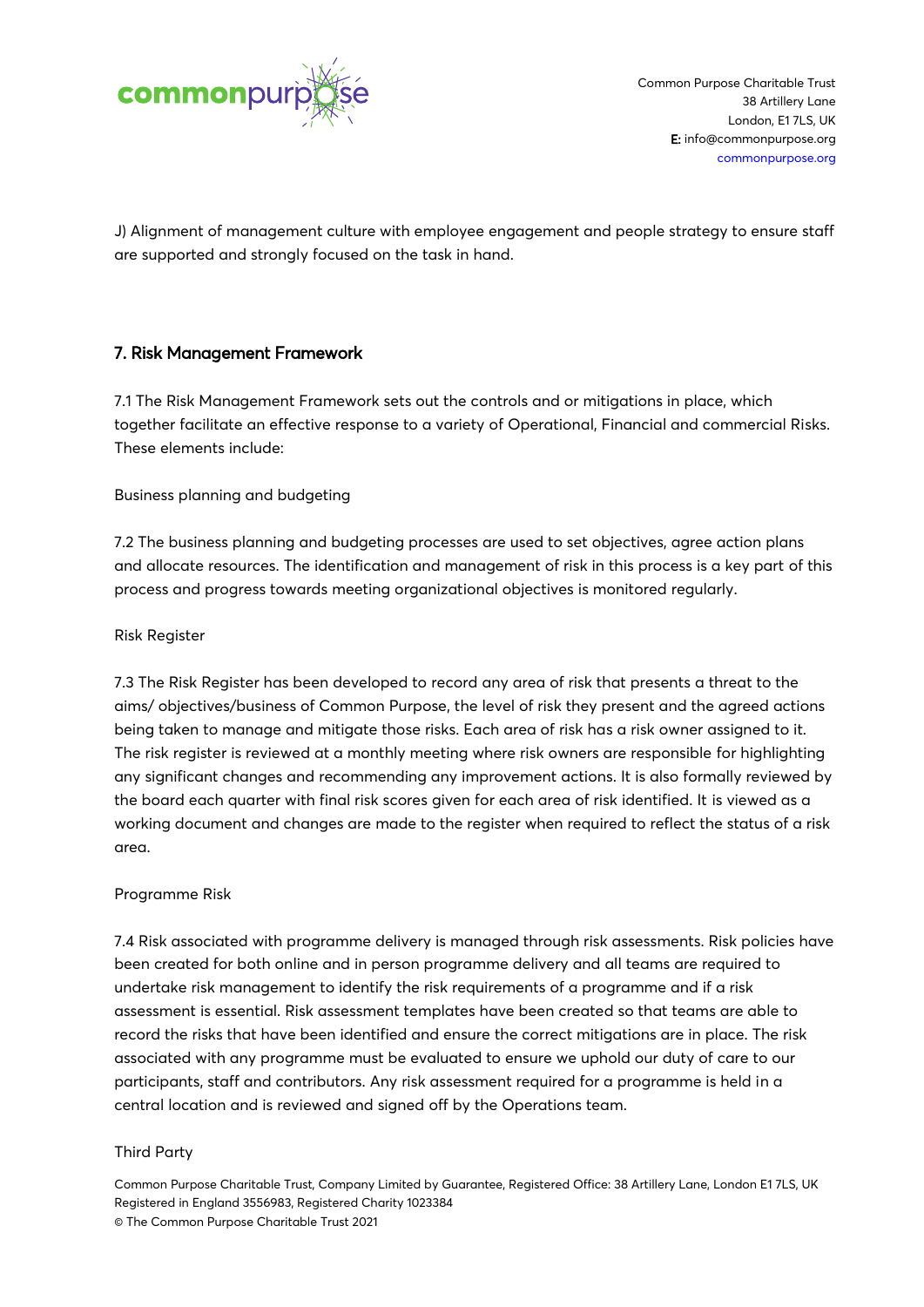

7.5 External sources are necessary in areas such as health and safety and Covid 19. The use of specialist third parties can ensure the effectiveness in enabling a good risk management process and prevent unnecessary threats within the organization.

# 8. Governance and Responsibilities

8.1 An effective risk management structure requires governance, oversight and management. The governance role sets strategy and approves the Policy, and receives assurance that they are operating effectively. Risk oversight involves establishing a framework of rules and mechanisms to measure, monitor and report risk exposures. It also provides a process to ensure that risk is managed effectively, as set out in the Framework.

## 9. Risk Governance

## The Board of Directors

9.1 The Board of Directors has overall responsibility for risk management, sets the tone for risk management within the Organization and takes an overall perspective of compliance with the Organization's policies. The Board of Directors determines the Organization's overall parameters for the institution's risk appetite and tolerance. The Council assures itself that risk management requirements are consistently and rigorously applied through receipt of risk reports considered by the Senior Management Team, the committees reporting to The Board of Directors or The Board of Directors itself. The Board of Directors is assisted in fulfilling its responsibility for risk management by the Audit and Risk Committee.

## Audit and Risk Committee

9.2 The Audit and Risk Committee on behalf of The Board of Directors considers:

- 1. Regular assurance reports from management on compliance with the policy and management of risk exposure relative to risk appetite and tolerance;
- 2. Independent assurance reports from internal audit on the quality of internal controls, and on the adequacy and effectiveness of the Framework;
- 3. Independent reports from the external auditors and other sources of assurance; and
- 4. Revisions to the Policy and recommends changes to The Board of Directors.

## Executive Accountability and Oversight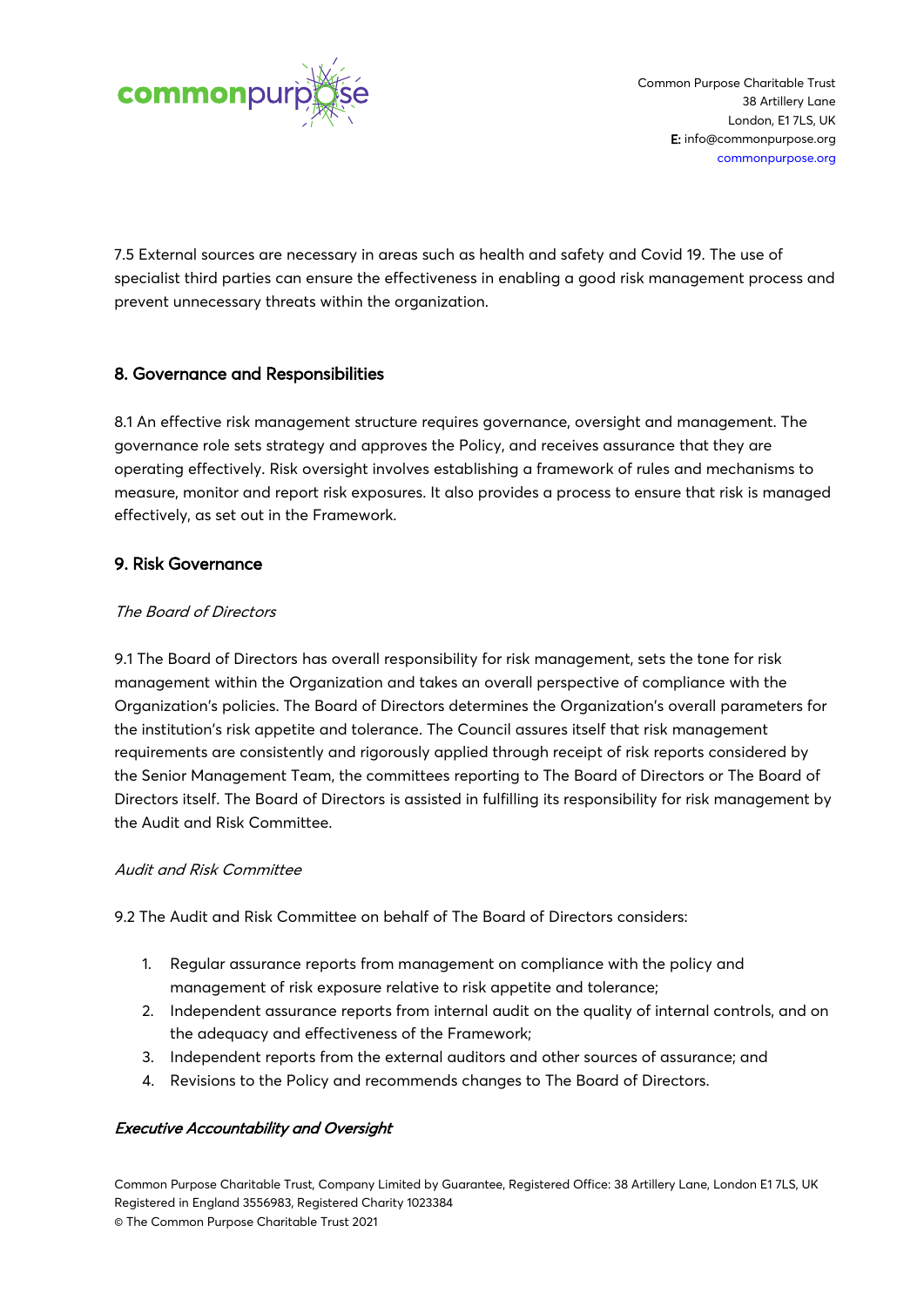

## CEO

9.3 The CEO is accountable to The Board of Directors for implementing an appropriate risk management framework and for allocating responsibilities to individuals within that framework so that The Council's Policy requirements are met.

## Chief Operating Officer

9.4 The Chief Operating Officer is responsible for setting the tone and influence the culture of risk management across the Organization. This includes the following:

- a) Monitoring day to day risk management activities;
- b) Advising The Board of Directors on the overall assessed level of risk appetite and tolerance, and reviewing breaches of risk appetite and tolerance;
- c) Approving major programmes/projects that affect the Organization's risk profile or exposure, deciding what types of risk are unacceptable/acceptable;
- d) Actively reviewing the Organization's Strategic Risk Register and risk "deep dives" into the Organization's principal risks and monitoring significant risks including the effectiveness of controls; and
- e) Agreeing actions, changes or improvements to key elements of the process and framework.

#### Executive Responsibilities

## Chief Operating Officer

9.5 The Chief Operating Officer has executive accountability and responsibility for risk management across the Organization. All updates and reviews of the Policy and risk appetite statement must be approved by the Organization Secretary.

9.6 Operational responsibility for the development and maintenance of the Policy and the Framework and all associated activity is delegated to the Chief Operating Officer, holding responsibility for monitoring implementation of the Policy and Framework through the Organization's planning processes and reporting to the CEO.

#### Heads of Unit

9.7 Heads of Units are responsible for managing risks inside their own areas of accountability and articulating them within the unit planning process by maintaining a risk register. Whilst Heads of Unit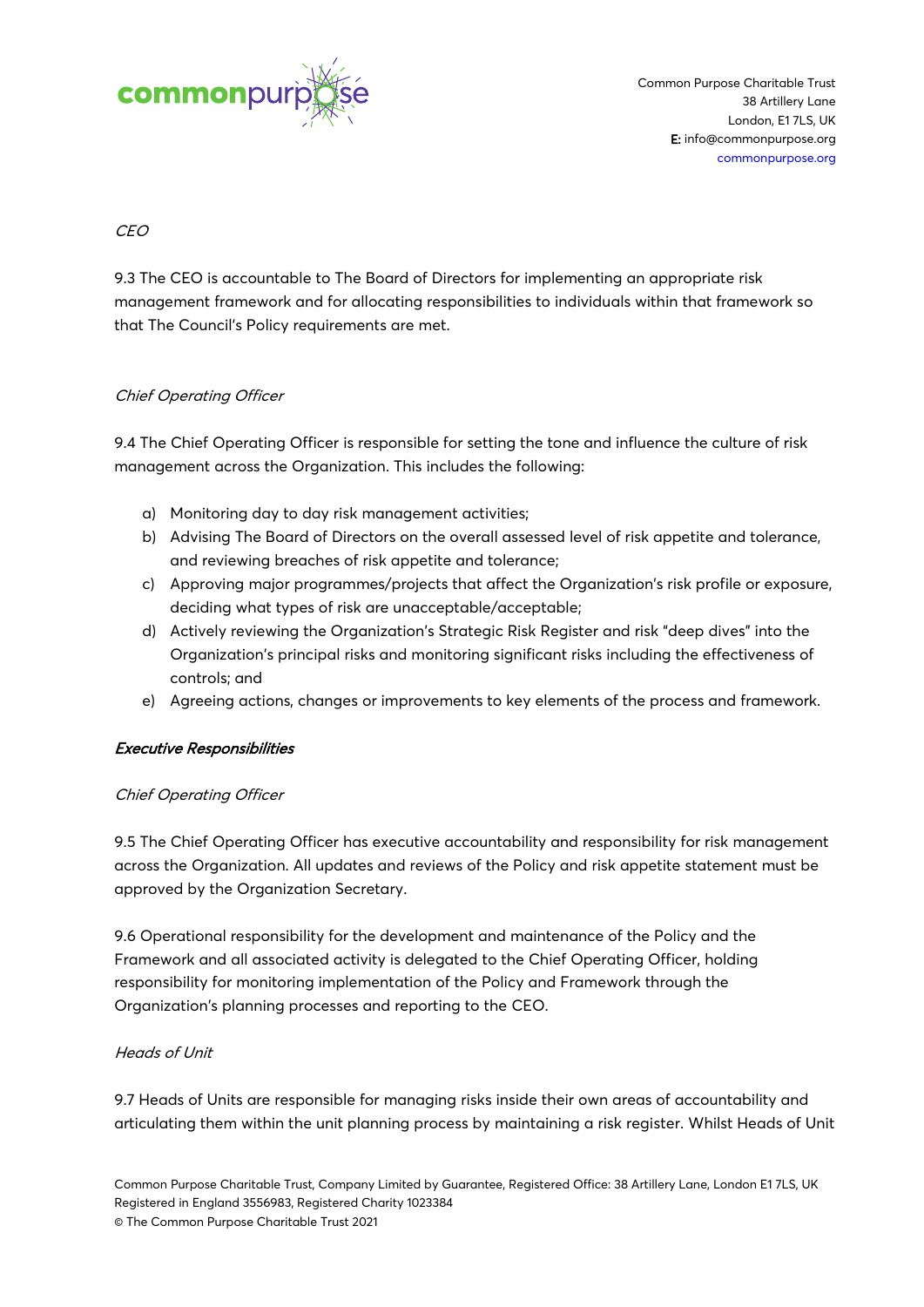

maintain responsibility for their areas they may delegate responsibility for specific risks to named Risk Owners.

#### Risk Owner

9.8 Risk Owners are responsible for the management and control of all aspects of the risks assigned to them, including implementation of risk response actions to address threats and maximise opportunities. The responsibility for implementation of risk response actions may be delegated to a named individual who supports and takes direction from the risk owner.

#### All staff

9.9 Staff throughout the Organization are responsible for complying with the Policy and for managing the risks associated with their operational activities and processes. The Framework describes the method for applying Policy requirements, including the tools and techniques for risk identification, assessment, planning, implementing, monitoring and reporting. The Organization uses risk registers and heat maps to document consideration of risks. These should be reviewed regularly to ensure threats are being managed and opportunities exploited.

#### 10. Risk Assurance

10.1. Assurance is provided through transparent, timely and objective risk reporting. High quality and accurate risk management information helps to ensure that senior management is fully aware of material risks to which the Organization is exposed.

10.2. The Chief Operating Officer provides regular reports and insight to management and the Audit and Risk Committee on governance, risk management and internal control. Additionally an annual report on the overall effectiveness of governance risk management systems and controls across the Organization, (which helps to inform the Audit and Risk Committee's opinion on the effectiveness of risk management) is provided to The Board of Directors.

#### 11. Approval and Maintenance

11.2 The Policy is approved by the Board of Directors on the recommendation of Audit and Risk Committee. The Policy is reviewed by Audit and Risk Committee at least annually to ensure that it continues to be relevant to the Organization's current and planned activities. Changes are recommended to The Board of Directors for approval.